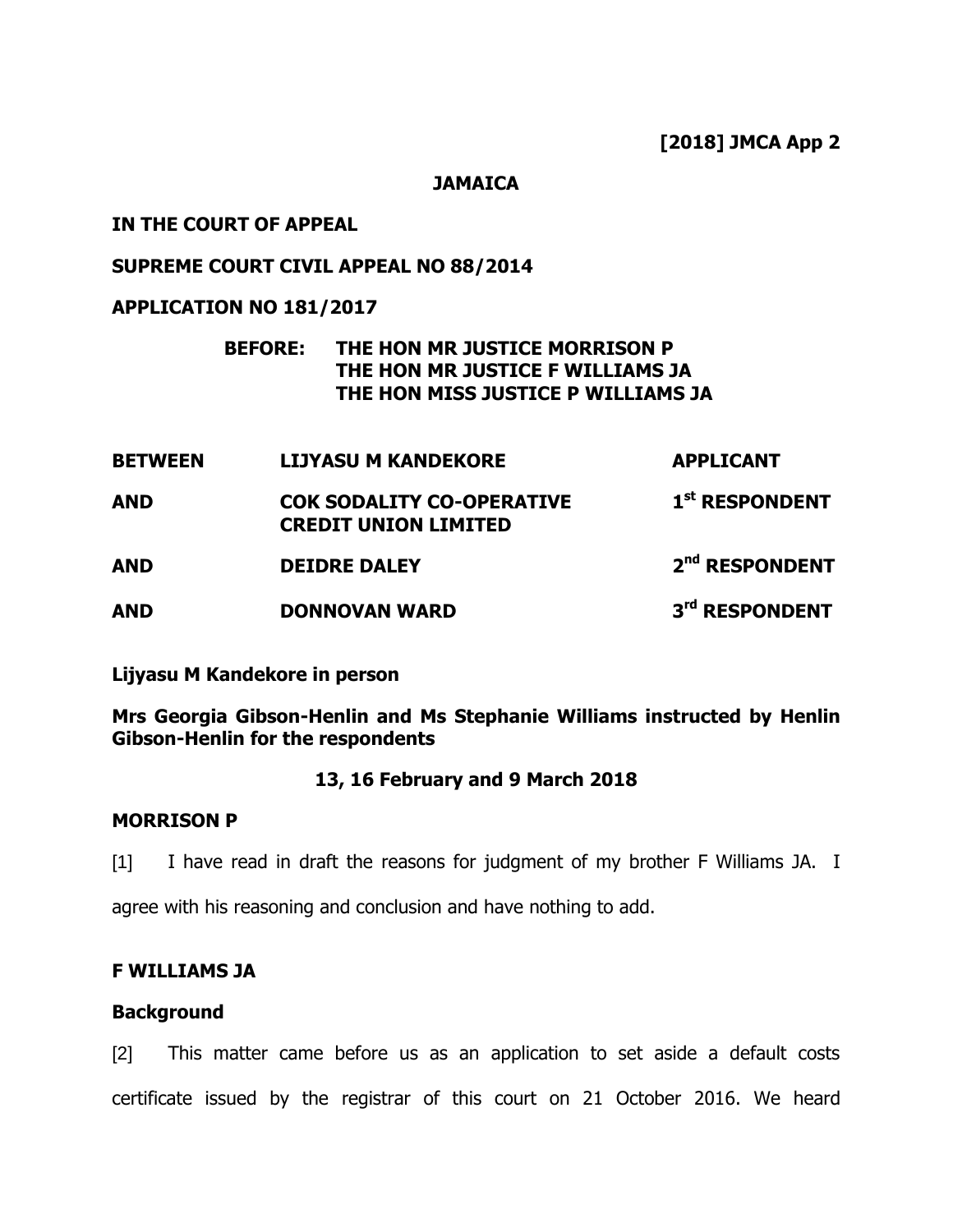arguments in the matter on 13 February 2018 and on 16 February 2018 we made the following orders:

"1. The application is refused.

- 2. Costs to the respondents to be agreed or taxed."
- [3] These are our promised reasons for the making of those orders.

[4] In his notice of application filed on 6 October 2017 the applicant stated two grounds:

- "a. The default costs certificate should be set aside for good reason in that the Registrar did not have jurisdiction to set aside the default certificate.
- b. The Respondents freely and voluntarily withdrew their notice of taxation."

[5] In support of the application is the affidavit of the applicant sworn to on 6 October 2017. Paragraphs 8-13 of the said affidavit contain the substance of the applicant's contention and are worded as follows:

- "8. That on the  $5<sup>th</sup>$  July, 2016 the Appellant timely filed and served a Points of Dispute to [the] Respondents' Bill of Costs but erroneously filed it in the Supreme Court instead of in the Court of Appeal.
- 9. The Respondents' counsel was aware of the error but did not bring it to the attention of the Appellant and instead misled the Court into believing that the Appellant was not interested in disputing the claim for costs.
- 10. The Appellant's error was not wilful or in disregard of the Court's rules but was in part caused by the multiplicity of errors in identifying the case made by the Respondents and which mislead [sic] the Appellant.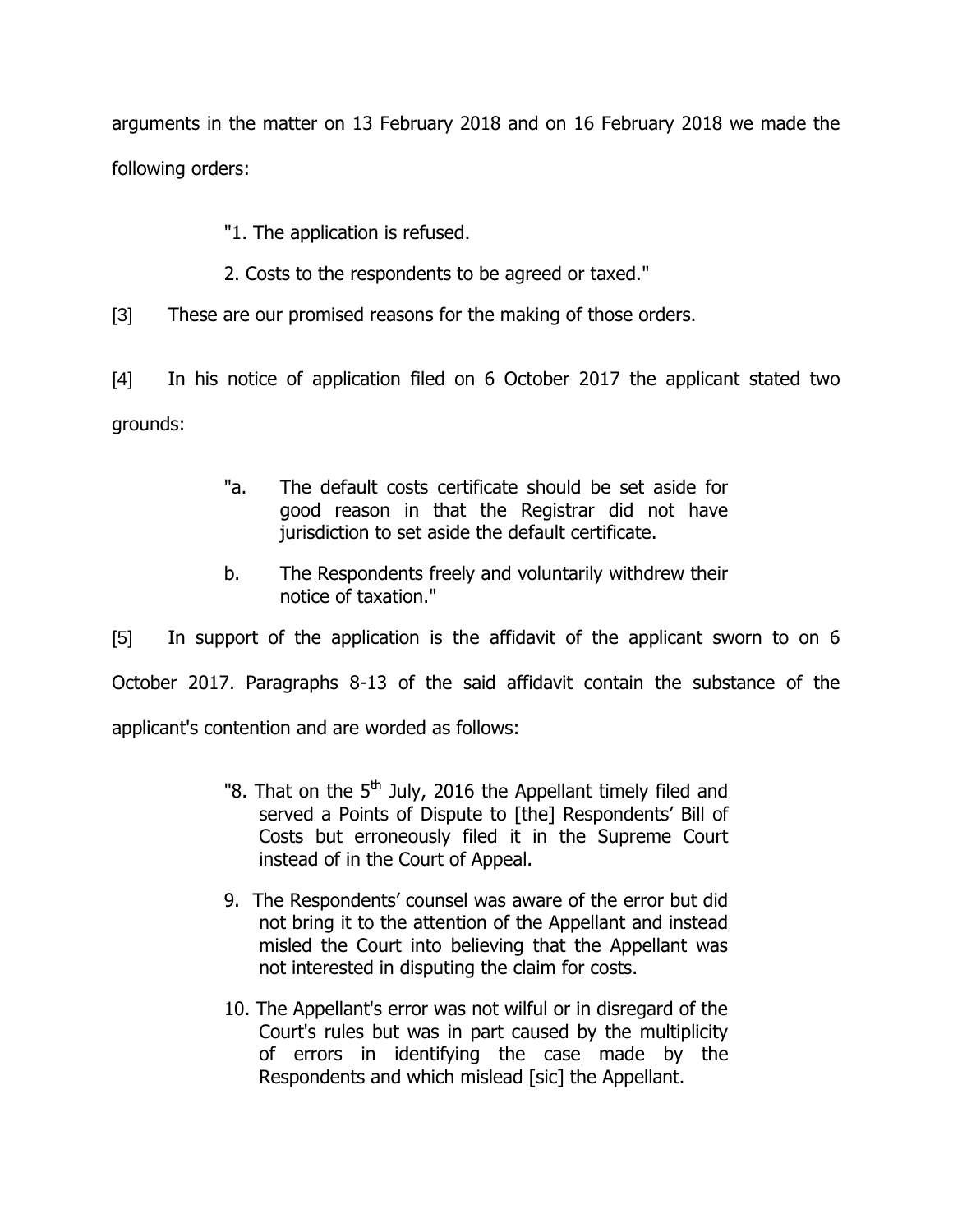- 11. That the Appellant became aware of the errors on the 2<sup>nd</sup> November, 2016 when he visited the Registrar's office to enquire about the case.
- 12. The Respondents freely and voluntarily withdrew their notice of taxation.
- 13. I attach hereto marked "Exhibit 1" for identification a copy of the proposed points of dispute."

[6] For their part, the respondents relied on two affidavits of Ms Stephanie Williams: (i) that sworn to on 15 November 2016; and (ii) that sworn to on 11 July 2017. These affidavits set out a chronology of the matter and exhibited, *inter alia*, four documents that are important in the resolution of this application. Those documents are: (i) a further amended bill of costs filed and served on 23 June 2016, showing, underlined in red, that that bill was being filed in this court; (ii) notice to serve points of dispute also filed and served on 23 June 2016; (iii) notice of taxation filed on 7 July 2016; and (iv) notice of withdrawal of taxation filed and served on 20 July 2016. These documents are exhibited to the November 2016 affidavit as exhibits "SW 1"; "SW 2"; "SW 3" and "SW 4" respectively.

[7] In his affidavit, the applicant admits to receiving three of the four documents: he did not receive the notice of taxation and the respondents do not contend that that document was served on him.

### **The award of costs**

[8] The applicant had brought two appeals challenging: (i) a decision of D Fraser J, refusing to order the return of the applicant's motor car which had been seized by the first respondent; and (ii) a decision of Batts J granting summary judgment to the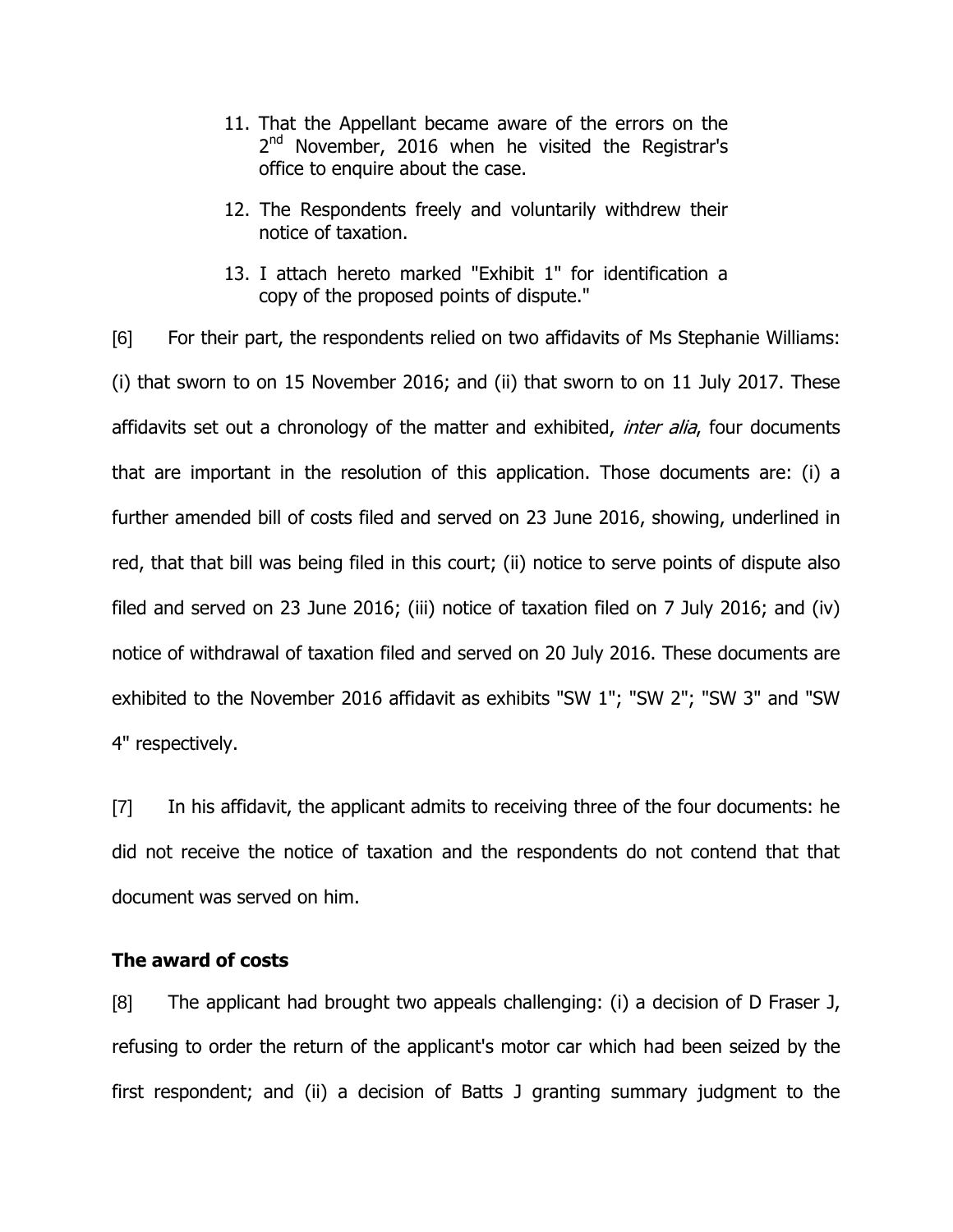respondents on the applicant's substantive claim. These consolidated appeals (SCCA No 88/2014 and SCCA No 43/2015) were dismissed by this court on 6 May 2016 and costs ordered against the applicant both in this court and in the court below in respect of the two matters. Taxation proceedings were therefore instituted by the respondents in relation to the consolidated appeals and in relation to the matter in the court below.

#### **The taxation proceedings**

[9] The respondents made several errors in the preparation and filing of the taxation documents. For example, the bill of costs filed in this court on 21 June 2016 included costs for both courts. It was to correct this error and an error in the naming of the court in that document that the further amended bill of costs was filed and served.

[10] The applicant, on learning of the grant of the default costs certificate, sought at first to have the registrar of this court set it aside. This she refused to do on 27 March 2017. There were two bases for her refusal: (i) that the respondents had been entitled to the default costs certificate - the default costs certificate was correctly issued as the requirements of rule 65.21(1) of the Civil Procedure Rules (CPR) had been satisfied; and (ii) that the applicant had otherwise not shown "good reason" for the granting of the application as required by the relevant rule. The applicant next sought to have the certificate set aside by a single judge. On 21 September 2017, Brooks JA refused the application and had the matter referred to the court. In a careful and detailed written judgment, the learned judge of appeal opined, *inter alia*, that: (i) a single judge does not have jurisdiction to set aside a default costs certificate; and (ii) the registrar of this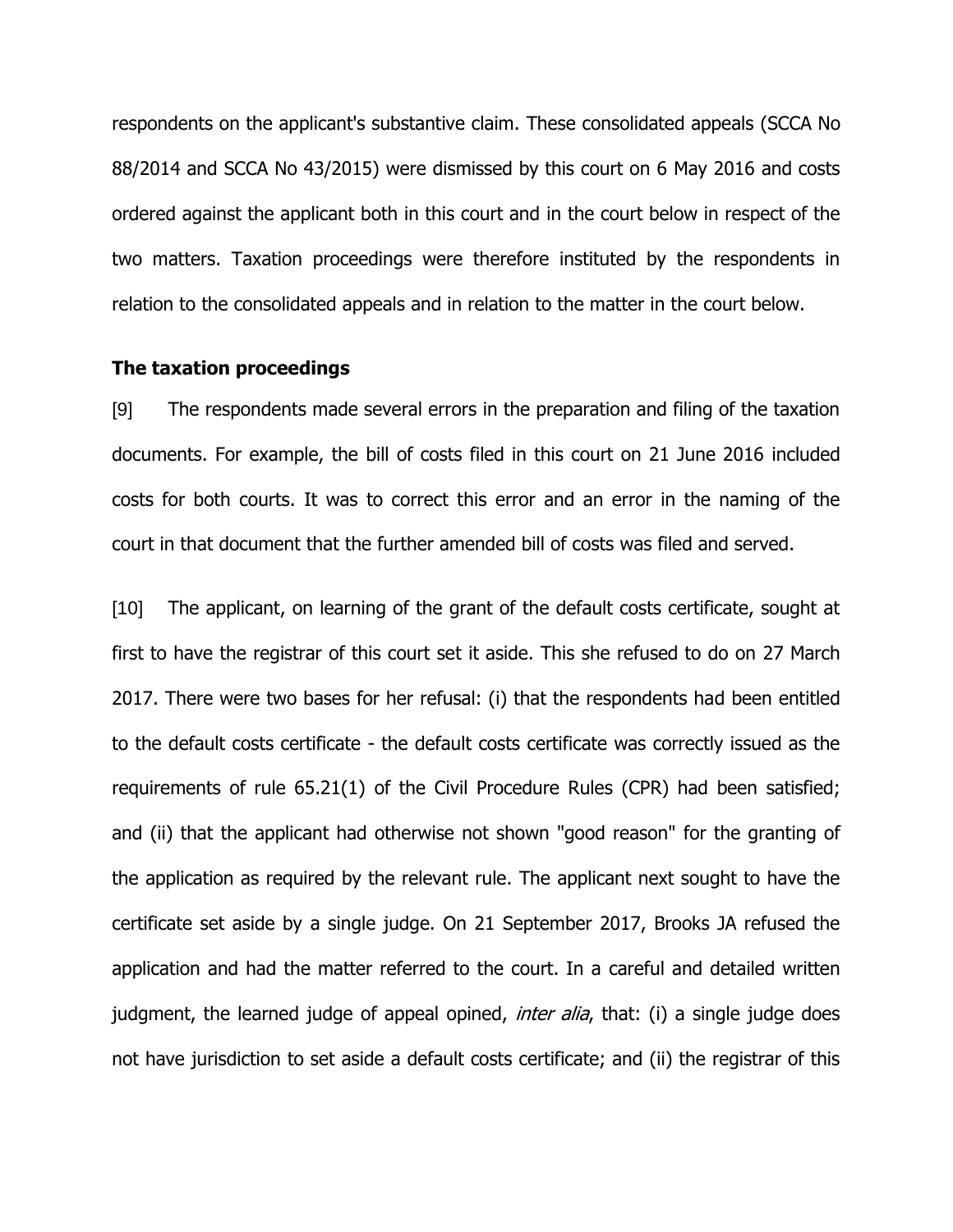court does not have jurisdiction to do so unless it is demonstrated that the receiving party was not entitled to it. Hence, the matter came before us.

#### **The application**

[11] In making his application, Mr Kandekore sought to persuade us to the view that there exists "good reason" for the default costs certificate to be set aside. In the main, he pegged his application on his error in filing his points of dispute in the Supreme Court instead of in this court. The fact of his filing that points of dispute, he contended, evinced an intention to contest the bill of costs in this court. Also, he argued, the respondents, in spite of being aware of his error, did not bring the said error to his attention.

[12] On behalf of the respondents, Mrs Gibson-Henlin QC contended in oral submissions that the application ought to be refused mainly because: (i) of the delay on the part of the applicant; and (ii) the applicant has demonstrated no reasonable likelihood of successfully contesting the costs awarded by default. The points of dispute that were finally filed by the applicant, it was argued, do not comply with the rules.

#### **The law**

[13] The relevant section of the Civil Procedure Rules (CPR) that govern taxation proceedings both in this court (incorporated by way of reference by rule 1.18 of the Court of Appeal Rules (CAR)) and in the Supreme Court is part 65. The rules that are primarily applicable to the application before us are rules 65.20 (dealing with the filing of points of dispute and the grant of a default costs certificate) and rule 65.22 (dealing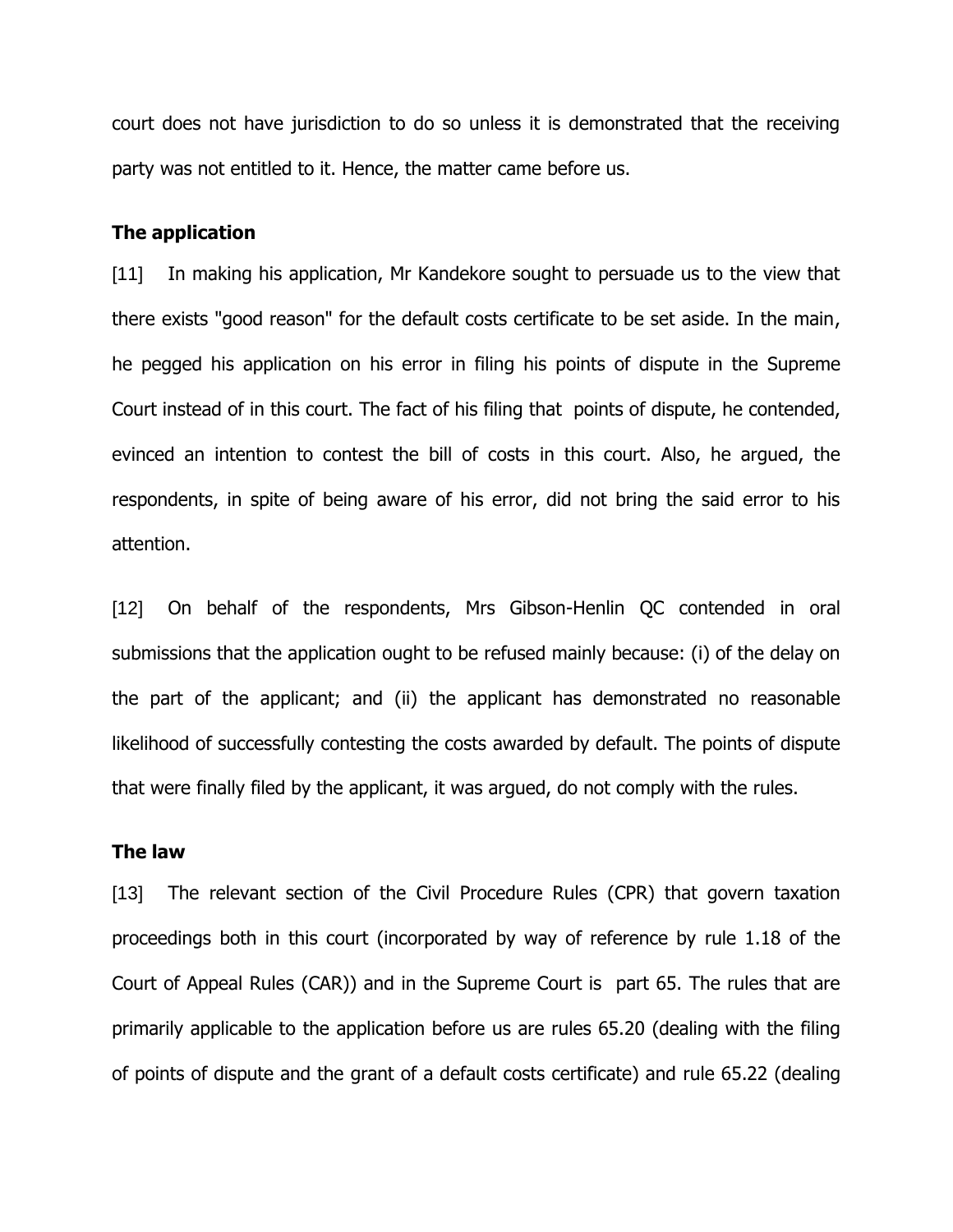with the bases on which a default costs certificate may be set aside). These rules read as follows:

- "65.20 (1) The paying party and any other party to the taxation proceedings may dispute any item in the bill of costs by filing points of dispute and serving a copy on -
	- (a) the receiving party; and
	- (b) every other party to the taxation proceedings.
	- (2) Points of dispute must
		- (a) identify each item in the bill of costs which is disputed;
		- (b) state the reasons for the objection; and
		- (c) state the amount (if any) which the party serving the points of dispute considers should be allowed on taxation in respect of that item.
	- (3) The period for filing and serving points of dispute is 28 days after the date of service of the copy bill in accordance with paragraph (1).
	- (4) If a party files and serves points of dispute after the period set out in paragraph (3), that party may not be heard further in the taxation proceedings unless the registrar gives permission.
	- (5) The receiving party may file a request for a default costs certificate if -
		- (a) the period set out in paragraph (3) for serving points of dispute has expired; and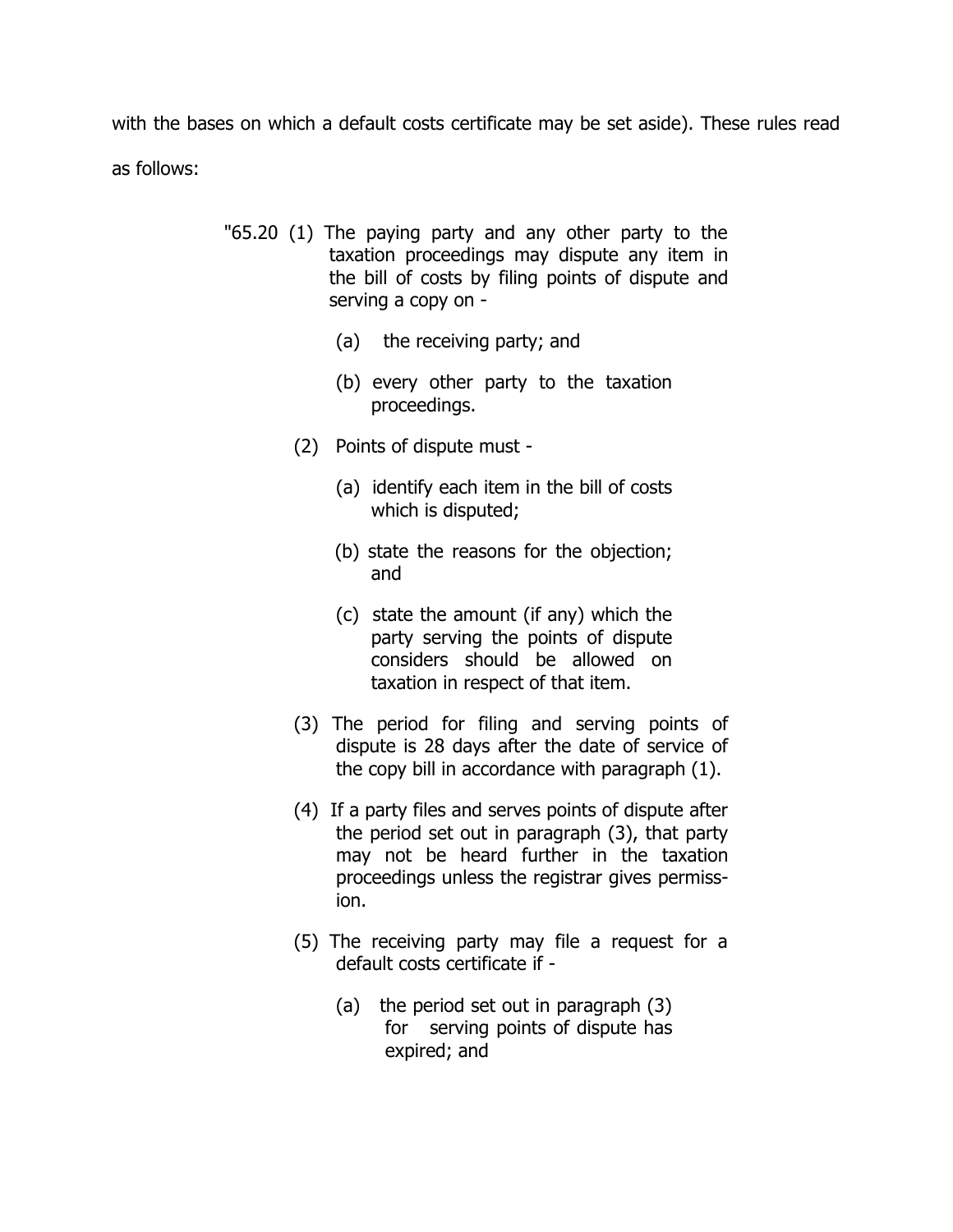- (b) no points of dispute have been served on the receiving party.
- (6) If any party (including the paying party) serves points of dispute before the issue of a default costs certificate the registrar may not issue the default costs certificate."
- "65.22 (1) The paying party may apply to set aside the default costs certificate.
	- (2) The registrar must set aside a default costs certificate if the receiving party was not entitled to it.
	- (3) The court may set aside a default costs certificate for good reason.
	- (4) An application to the court to set aside a default costs certificate must be supported by affidavit and must exhibit the proposed Points of Dispute."

[14] At paragraph [30] of his judgment referring this application to the court, Brooks

JA, indicated that, in writing the judgment in **Rodney Ramazan and Ocean Faith NV**

**v Owners of Motor Vessel (CFS Pamplona)** [2012] JMCA App 37, being unaware at the time that rule 65.22 of the CPR had been amended, he had erred in expressing the view that the registrar could set aside a default costs certificate for reasons other than that the receiving party was not entitled to it. He found that decision to be wrong in that limited regard. Apart from that, however, Brooks JA's judgment in the case of **Rodney Ramazan and Another v Owners of Motor Vessel (CFS Pamplona)**

gives useful guidance in respect of the matters a court might examine in considering

whether to set aside a default costs certificate for "good reason".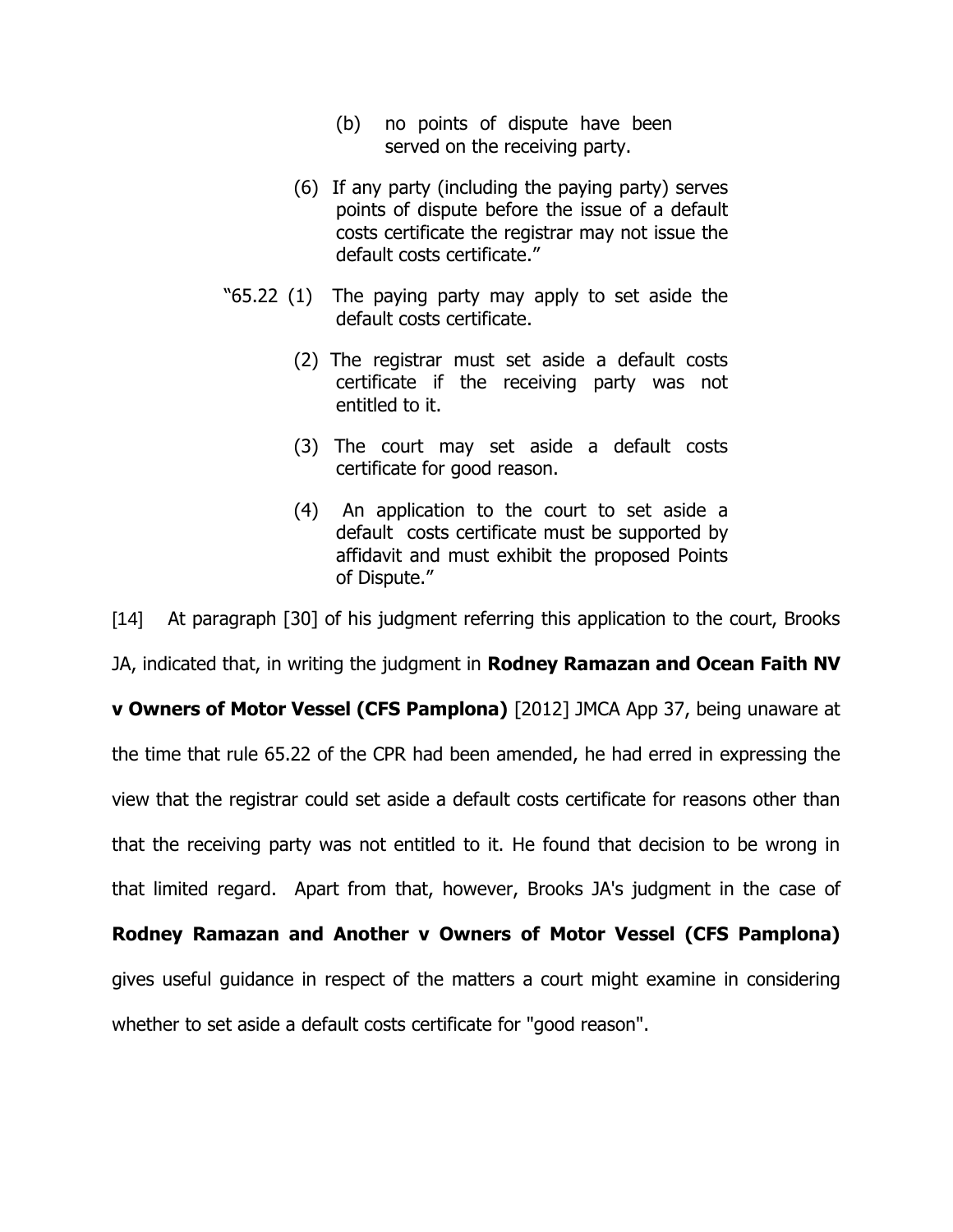[15] This was the guidance that he gave at paragraph [14] of **Rodney Ramazan and Another v Owners of Motor Vessel (CFS Pamplona)** after referring to a quotation from the case of **Dr Adu Aezick Seray-Wurie v The Mayor and Burgess of the London Borough of Hackney** [2002] EWCA Civ 909, at paragraphs 10, 11 and 12:

- "[14] The above quotation identifies specific issues, which should be considered in deciding whether a good reason existed for setting aside a default costs certificate. Without attempting to stipulate mandatory requirements it would seem that those issues would include:
	- (1) the circumstances leading to the default;
	- (2) consideration of whether the application to set aside was made promptly;
	- (3) consideration of whether there was a clearly articulated dispute about the costs sought;
	- (4) consideration of whether there was a realistic prospect of successfully disputing the bill of costs;

I find also that rule 2.20(4) of the CAR which requires a consideration of the principles of relief from sanctions applies in these circumstances. The rule states:

> '(4) CPR rule 26.8 (relief from sanctions) applies to any application for relief.'

It would seem that an application to set aside a default costs certificate easily qualifies as an application for relief. In assessing the instant case I shall use the benchmark set out in rule 26.8, albeit in a somewhat adjusted order."

[16] Considering the factors outlined by Brooks JA, the answers that must be given are as follows: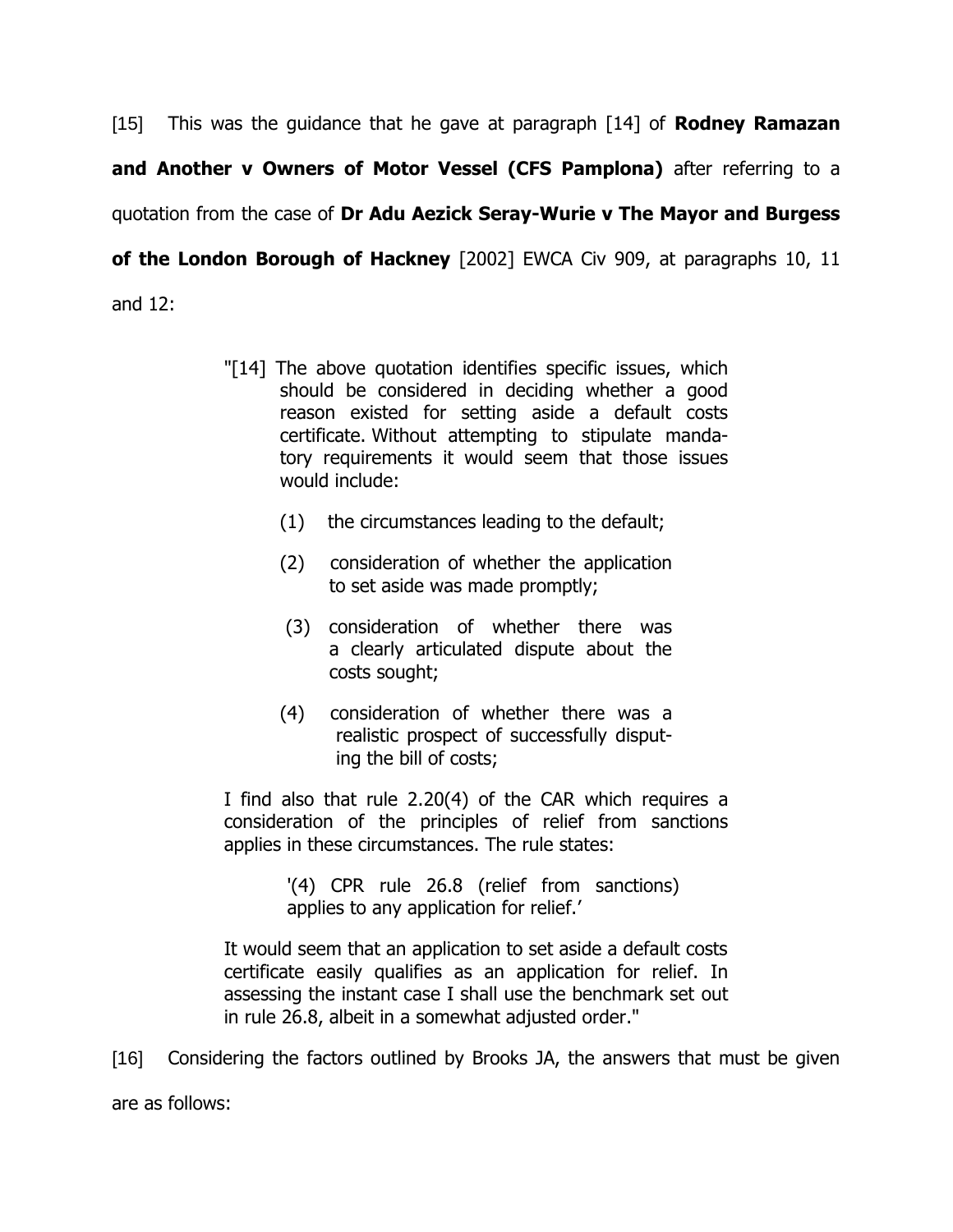#### **Circumstances of the default**

[17] The circumstances of the default, although perhaps being attributable in part to errors made by the respondents, should also have been apparent to the applicant, he being, not a layman, but a practising attorney-at-law who ought to be aware of the documents and procedures relating to taxation proceedings. It is of significance that the notice of withdrawal that was filed in this court and served on the applicant, specifically stated the reason for the withdrawal of the notice of taxation as follows:

> "TAKE NOTICE that the Respondents desire to and hereby withdraw their Notice of Taxation against the Appellant in light of the fact that the Appellant filed a Points of Dispute in the Supreme Court and did not file a Points of Dispute in the Court of Appeal."

[18] This notice was served on the applicant on 20 July 2016, and ought to have brought to his attention the error of his omission to file points of dispute in the Court of Appeal; yet no steps were taken to correct the error. As the rules clearly indicate, a taxation will only occur where points of dispute have been filed in keeping with a particular timeline. Additionally, where no points of dispute have been filed, a default costs certificate may be issued, as was the situation in this case.

#### **Was the application to set aside made promptly?**

[19] When viewed from the time of the issuing of the default costs certificate, it would appear that the application to set aside the default costs certificate was made promptly. The default costs certificate was issued on 21 October 2016 and the application was filed on 3 November 2016.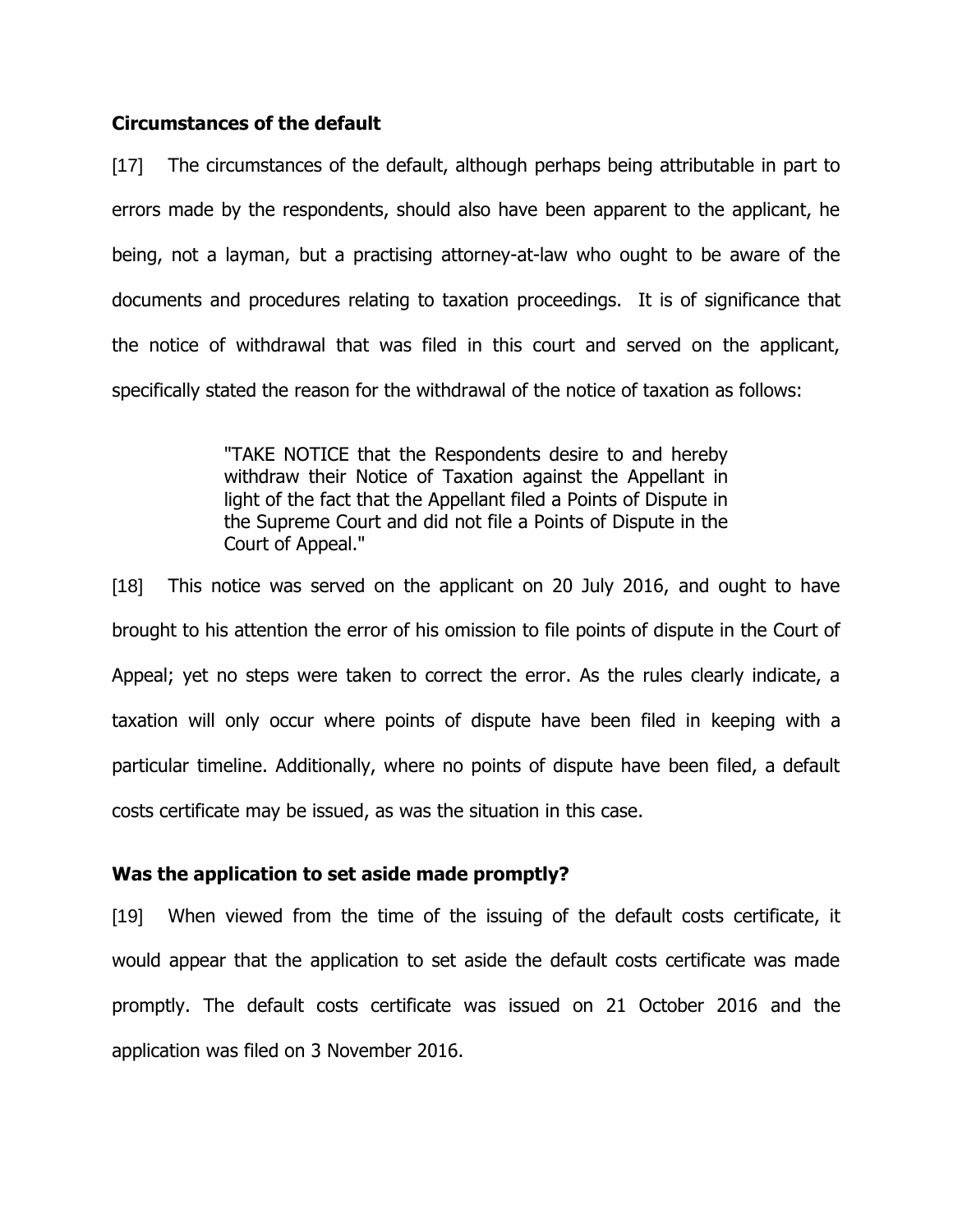[20] However, it should still be borne in mind that, with the filing and serving on the applicant of the notice of withdrawal of taxation on 20 July 2016, he would have been given a reminder from that time of the risk of being in breach of the timeline for the filing of his points of dispute. The default costs certificate was not issued until almost three months later, with no action on the part of the applicant to comply with the rules.

# **Whether there was a clearly-articulated dispute about the costs sought; and whether there was a realistic prospect of successfully disputing the bill of costs**

[21] These two factors might conveniently be considered together. They should be considered against the background of: (a) what is stated in the applicant's points of dispute; and (b) what the rules require points of dispute to state. The main statement relied on by the applicant in his points of dispute is this:

> "The Appellant disputes each and every item in the Respondents' bill of costs and the Appellant says that the Respondents Bill of Costs does not comply with the relevant court orders and the amounts claimed have no legal basis."

[22] The rules, however, require far more specificity. For example rule  $65.20(2)(c)$ requires that the points of dispute:

> **"**(c) state the amount (if any) which the party serving the points of dispute considers should be allowed on taxation in respect of that item."

[23] It is noteworthy that the notice to serve points of dispute, served on the applicant on 23 June 2016, makes the same stipulation for particulars, in keeping with the rule. In spite of the requirement for particulars, however, none have been provided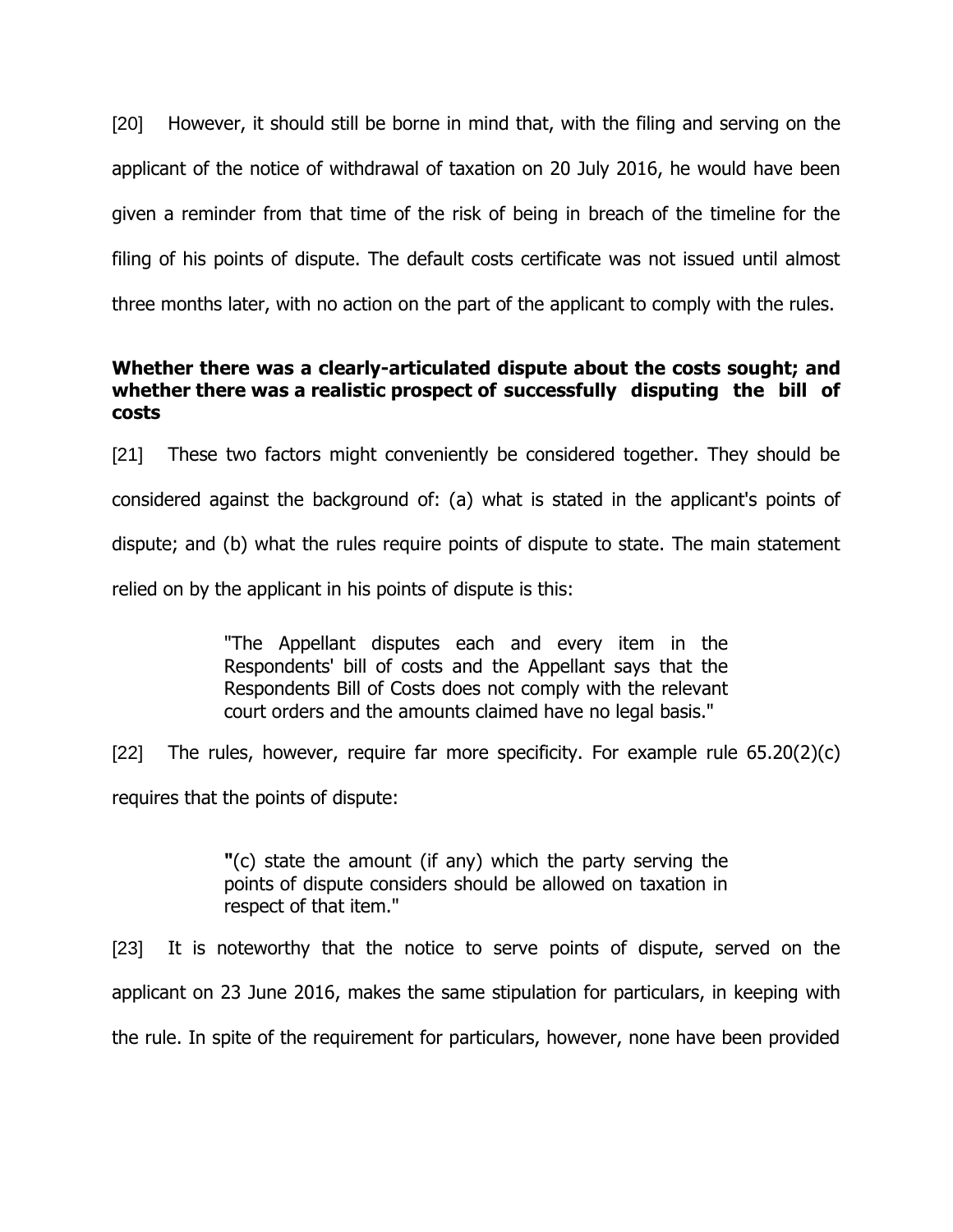in this case. These considerations therefore cannot be resolved in favour of the applicant.

### **Disposal of the application**

# [24] In the case of **Orrett Bruce Golding and The Attorney General of Jamaica**

**v Portia Simpson Miller** (unreported), Court of Appeal, Jamaica, Supreme Court Civil Appeal No 3/2008, judgment delivered 11 April 2008, Panton P made the following observation on the question of delay and the failure to comply with the requirements of the CPR:

> "15. Before leaving this matter, I have to remind litigants and their attorneys-at-law that they ignore the Civil Procedure Rules at their peril. The days of paying scant regard to the Rules are over. Those days went out with the 1990s....There can be no return to such times as it is not in the interests of justice for the Courts to permit such laxity."

[25] While it does not appear that the failure to comply was intentional, one cannot conclude that a good explanation has been proffered for the breach in this case. The breach is compounded by the fact that the notice of withdrawal of taxation, served some three months before the default costs certificate was issued, by its clear wording would have brought to the attention of the applicant (a practising attorney-at-law) his failure to comply with the rules. In my view, bearing in mind the admonition of Panton P, it would not be in the interests of the administration of justice to grant the application, given the particular facts and circumstances of this case. In relation to ground "a" of the application, therefore, I find that sufficient "good reason" has not been shown.